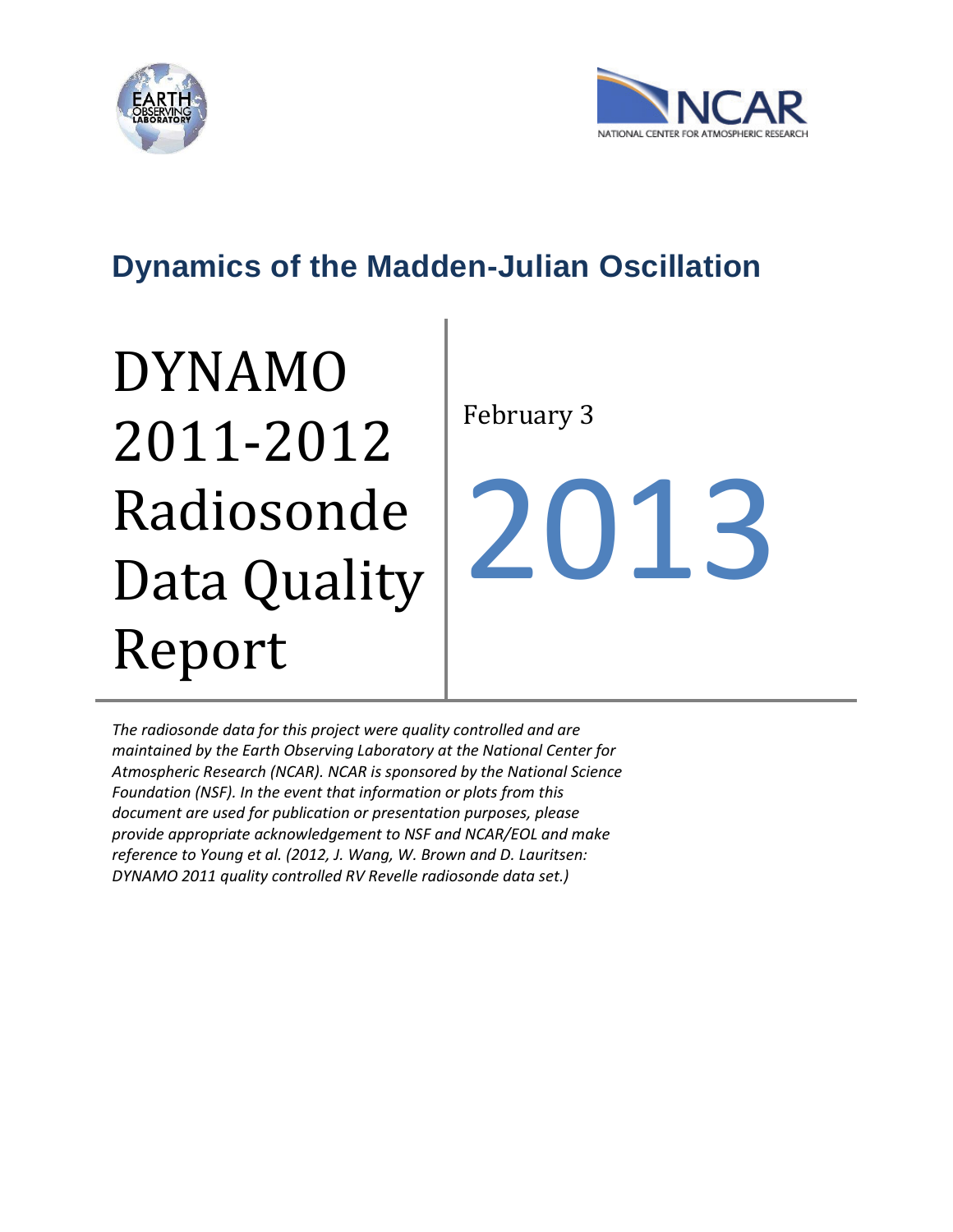# **Dynamics of the Madden-Julian Oscillation (DYNAMO) 2011 Quality Controlled Radiosonde dataset from RV Revelle**

*National Center for Atmospheric Research\* Earth Observing Lab Boulder, Colorado*

# **Contacts:**

# **Data Quality**

Kate Young [\(kbeierle@ucar.edu](mailto:kbeierle@ucar.edu)) Junhong (June) Wang [\(junhong@ucar.edu](mailto:junhong@ucar.edu))

# **ISS Group Leader**

Bill Brown [\(wbrown@ucar.edu](file:///C:/Users/kbeierle/AppData/Roaming/Documents%20and%20Settings/junhong.CIT/Users/kbeierle/AppData/Documents%20and%20Settings/kbeierle/Documents%20and%20Settings/junhong.CIT/Local%20Settings/Temp/wbrown@ucar.edu))

# **System/Software**

Dean Lauritsen [\(lauritsn@ucar.edu](file:///C:/Users/kbeierle/AppData/Roaming/Documents%20and%20Settings/junhong.CIT/Users/kbeierle/AppData/Documents%20and%20Settings/kbeierle/Documents%20and%20Settings/junhong.CIT/Documents%20and%20Settings/kbeierle/Local%20Settings/Documents%20and%20Settings/kbeierle.CIT/Application%20Data/Documents%20and%20Settings/kbeierle.CIT/Documents%20and%20Settings/junhong.CIT/Documents%20and%20Settings/kbeierle/Documents%20and%20Settings/junhong/Documents%20and%20Settings/junhong.CIT/Documents%20and%20Settings/kbeierle/Local%20Settings/Temp/lauritsn@ucar.edu))

### **Mailing Address:**

NCAR/Earth Observing Laboratory P.O. Box 3000 1850 Table Mesa Drive Boulder, CO 80307; USA

# **Document Version Control**

| <b>Version</b> | <b>Date</b> | <b>Author</b> | <b>Change Description</b>                                                             |
|----------------|-------------|---------------|---------------------------------------------------------------------------------------|
| 1.0            | 10-30-2012  | K. Young      | <b>Initial Document Release</b>                                                       |
| 1.1            | 12-11-2010  | K. Young      | Correction to substitute surface met with<br>sounding data interpolated to 19 meters. |
| 1.2            | 02/03/2013  | K. Young      | Correction to 29 soundings with extreme<br>(incorrect) surface met winds              |

\* The National Center for Atmospheric Research is managed by University Corporation for Atmospheric Research and sponsored by the National Science Foundation.

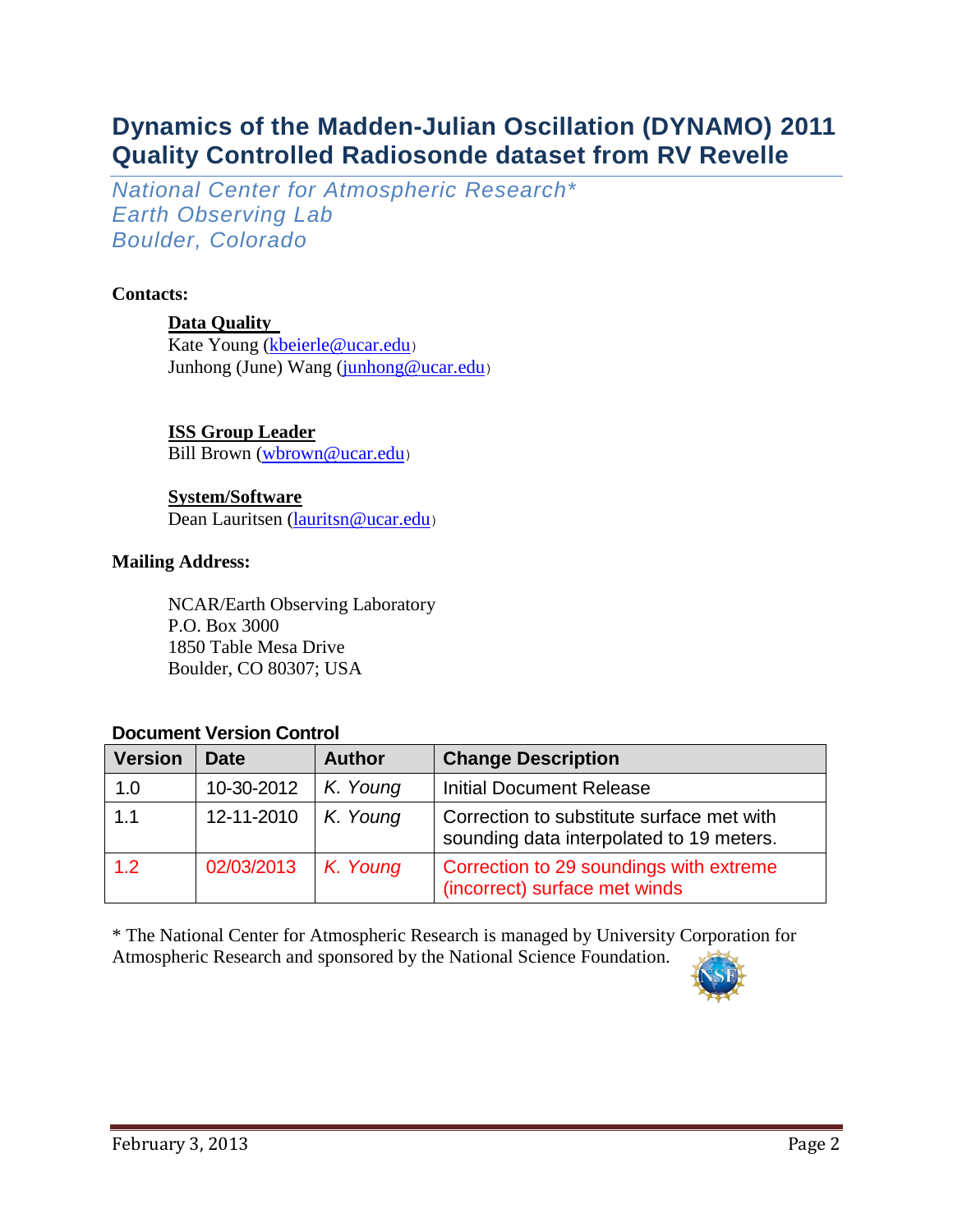# **Contents**

# **List of Tables**

# **List of Figures**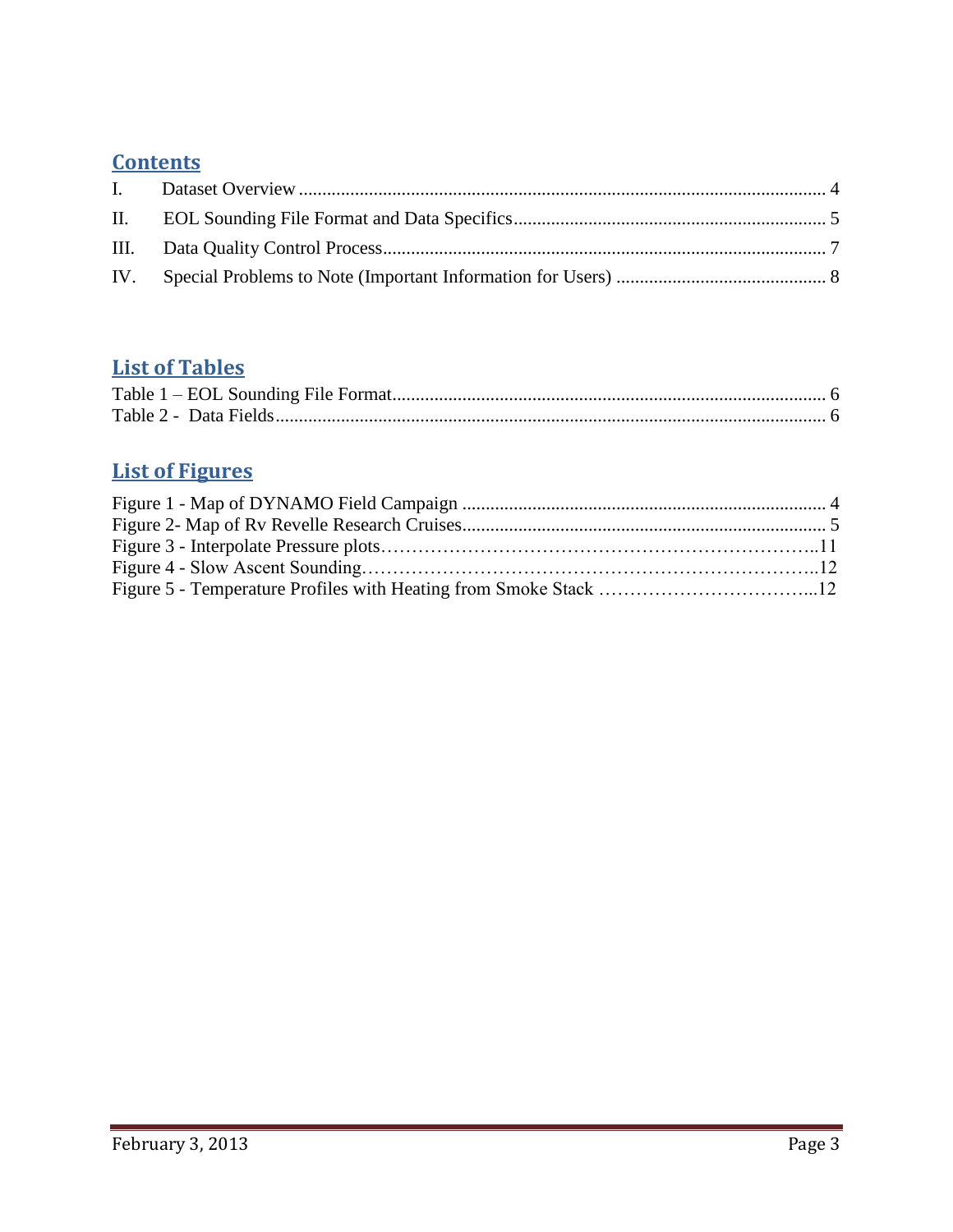# <span id="page-3-0"></span>**I. Dataset Overview**

Dynamics of the Madden-Julian Oscillation (DYNAMO) was a field campaign aimed at examining and improving upon the modeling of key processes of the Madden-Julian Oscillation (MJO); which is thought to considerably influence weather and climate. The project was conducted in the tropical Indian Ocean during the Fall 2011 and Spring 2012. It employed the use of numerous atmospheric instruments including; multiple radar, land and ship based radiosonde sounding systems, as well as NCAR GAUS radiosonde systems on the island of Diego Garcia and the Ship R/V Revelle (Fig. 1). A total of 636 quality controlled soundings, collected between August 29, 2011 and February 10, 2012, are contained in the final DYNAMO RV Revelle data set (Fig 2).



Fig. 1 Map of DYNAMO field campaign domain with instrument sites, including soundings sites. (adopted from DYNAMO project page: http://www.eol.ucar.edu/projects/dynamo)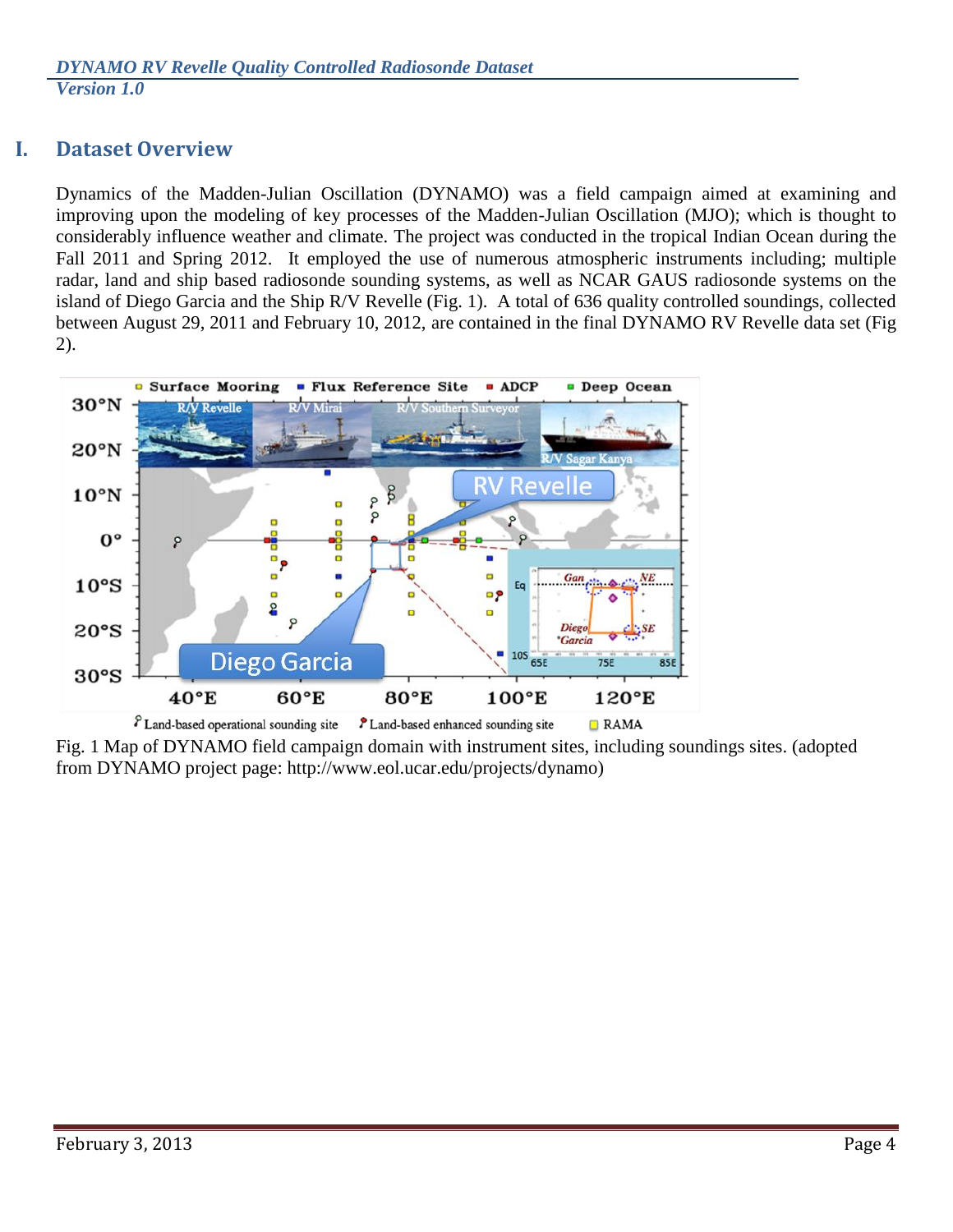*DYNAMO RV Revelle Quality Controlled Radiosonde Dataset* 



<span id="page-4-0"></span>Fig. 2 Map of RV Revelle research cruises. Each color represents a different leg of the project and each dot represents a radiosonde launch location.

# **II. EOL Sounding File Format and Data Specifics**

The EOL format is an ASCII text format that includes a header (Table 1), with detailed project and sounding information, and seventeen columns of high resolution data (Table 2). The "QC.eol" files are one-second resolution data files with appropriate corrections and quality control measures applied. The naming convention for these files is "D", followed by "yyyymmdd\_hhmmss\_P.1.PreCorr.SRDBcorr.QC.eol" where yyyy = year,  $mm = month$ ,  $hh = hour$  of the day GMT,  $mm = minute$  of the hour, ss = second of the hour (which refer to the launch time of the sonde), and "QC.eol" refers to the EOL file format type.

The header contains information including data type, project name, site location, actual release time, and other specialized information. The first seven header lines contain information identifying the sounding. The release location is given as: lon (deg min), lon (dec. deg), lat (deg min), lat (dec. deg), altitude (meters). Longitude in deg min is in the format: ddd mm.mm'W where ddd is the number of degrees from True North (with leading zeros if necessary), mm.mm is the decimal number of minutes, and W represents W or E for west or east longitude, respectively. Latitude has the same format as longitude, except there are only two digits for degrees and N or S for north/south latitude. The following three header lines contain information about the data system and auxiliary information and comments about the sounding. The last 3 header lines contain header information for the data columns. Line 12 holds the field names, line 13 the field units, and line 14 contains dashes (-- characters) signifying the end of the header. Data fields are listed below in Table 2.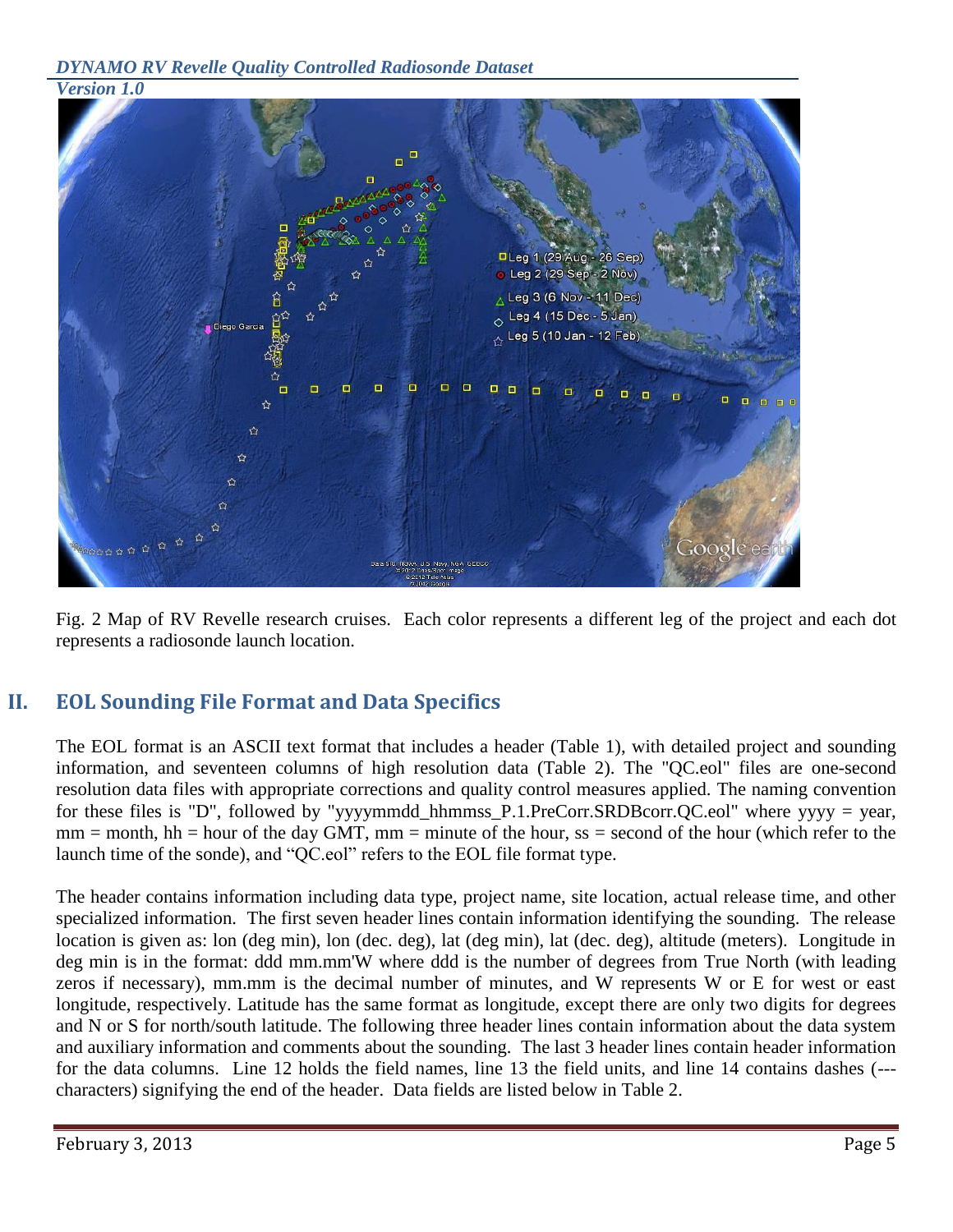#### *DYNAMO RV Revelle Quality Controlled Radiosonde Dataset*

#### *Version 1.0*

The files contain data calculated at one-second intervals. The variables pressure, temperature, and relative humidity are calibrated values from measurements made by the radiosonde. The dew point is calculated from the relative humidity and temperature. The geopotential altitude is calculated from the hydrostatic equation using pressure, temperature, and relative humidity. The rate of ascent is calculated from pressure. The radiosonde position (lat, lon, GPSAlt) and winds are measured by use of a GPS receiver in the sonde. The raw wind values are subjected to a digital filter to remove low frequency oscillations due to the sonde pendulum motion beneath the balloon when run through NCAR's Atmospheric Sounding Processing ENvironment (ASPEN) software. The quality of the GPS altitude is somewhat questionable. The accuracy of the sensor is typically +/-20 m, and may show large variability. For this reason, investigators are encouraged to use geopotential altitude over GPS altitude.

#### <span id="page-5-0"></span>**Table 1 - EOL Sounding File Format (dropsonde and radiosonde)**

| Data Type/Direction:<br>File Format/Version:<br>Project Name/Platform: | GAUS SOUNDING DATA/Ascending<br>EOL Sounding Format/1.1<br>DYNAMO/NCAR GAUS                 |  |  |  |
|------------------------------------------------------------------------|---------------------------------------------------------------------------------------------|--|--|--|
| Launch Site:                                                           | Revelle 20111020                                                                            |  |  |  |
| Launch Location (lon, lat, alt):                                       | 80 32.53'E 80.542160, 0 04.47'N 0.074508,<br>19.00                                          |  |  |  |
| UTC Launch Time $(y,m,d,h,m,s)$ :                                      | 2011, 10, 20, 02:16:47                                                                      |  |  |  |
| Sonde Id/Sonde Type:                                                   | 001850710/Vaisala RS92-SGP (ccGPS)                                                          |  |  |  |
| Reference Launch Data Source/Time:                                     | Campbell Scientific CR10/02:16:38.00                                                        |  |  |  |
| Original Sfc Met Obs:                                                  | Pres = $1009.56$ (mb) Temp = $26.81$ (degC) RH = $82.53$ (%)                                |  |  |  |
| Post Processing Comments:                                              | Aspen Version 3.1; Created on 25 Oct 2012 19:33 UTC; Configuration upsonde-1s               |  |  |  |
|                                                                        |                                                                                             |  |  |  |
| $--$ UTC $--$<br>Time<br>RH<br>Press<br>Temp<br>Dewpt                  | GeoPoAlt<br>Wwind f<br>Uwind<br>Vwind<br>Dir<br>dZ<br>GPSAlt<br>Wwind<br>Wspd<br>Lon<br>Lat |  |  |  |
| $\frac{a}{b}$<br>hh mm ss<br>C.<br>$\mathbb{C}$<br>mb<br>sec           | m/s<br>m/s<br>deg<br>m/s<br>m/s<br>m/s<br>dea<br>m/s<br>deg<br>m<br>m                       |  |  |  |
|                                                                        |                                                                                             |  |  |  |
|                                                                        |                                                                                             |  |  |  |
|                                                                        |                                                                                             |  |  |  |

### **Table 2 - Lists data fields provided in the EOL format ASCII soundings**

| Field        | Parameter                | Units          | Measured/Calculated |
|--------------|--------------------------|----------------|---------------------|
| No.          |                          |                |                     |
|              |                          |                |                     |
| $\mathbf{1}$ | Time                     | Seconds        | ----------          |
| 2            | <b>UTC</b> Hour          | Hours          |                     |
| 3            | <b>UTC</b> Minute        | <b>Minutes</b> |                     |
| 4            | <b>UTC</b> Second        | Seconds        |                     |
| 5            | Pressure                 | Millibars      | Measured            |
| 6            | Dry-bulb Temp            | Degrees C      | Measured            |
| 7            | Dewpoint Temp            | Degrees C      | Calculated          |
| 8            | <b>Relative Humidity</b> | Percent        | Measured            |
| 9            | <b>U</b> Wind Component  | Meters/Second  | Calculated          |
| 10           | V Wind Component         | Meters/Second  | Calculated          |
| 11           | Wind Speed               | Meters/Second  | Measured            |
| 12           | <b>Wind Direction</b>    | Degrees        | Measured            |
| 13           | <b>Descent Rate</b>      | Meters/Second  | Calculated          |
| 14           | Geopotential Altitude    | <b>Meters</b>  | Calculated          |
| 15           | Longitude                | Degrees        | Measured            |
| 16           | Latitude                 | Degrees        | Measured            |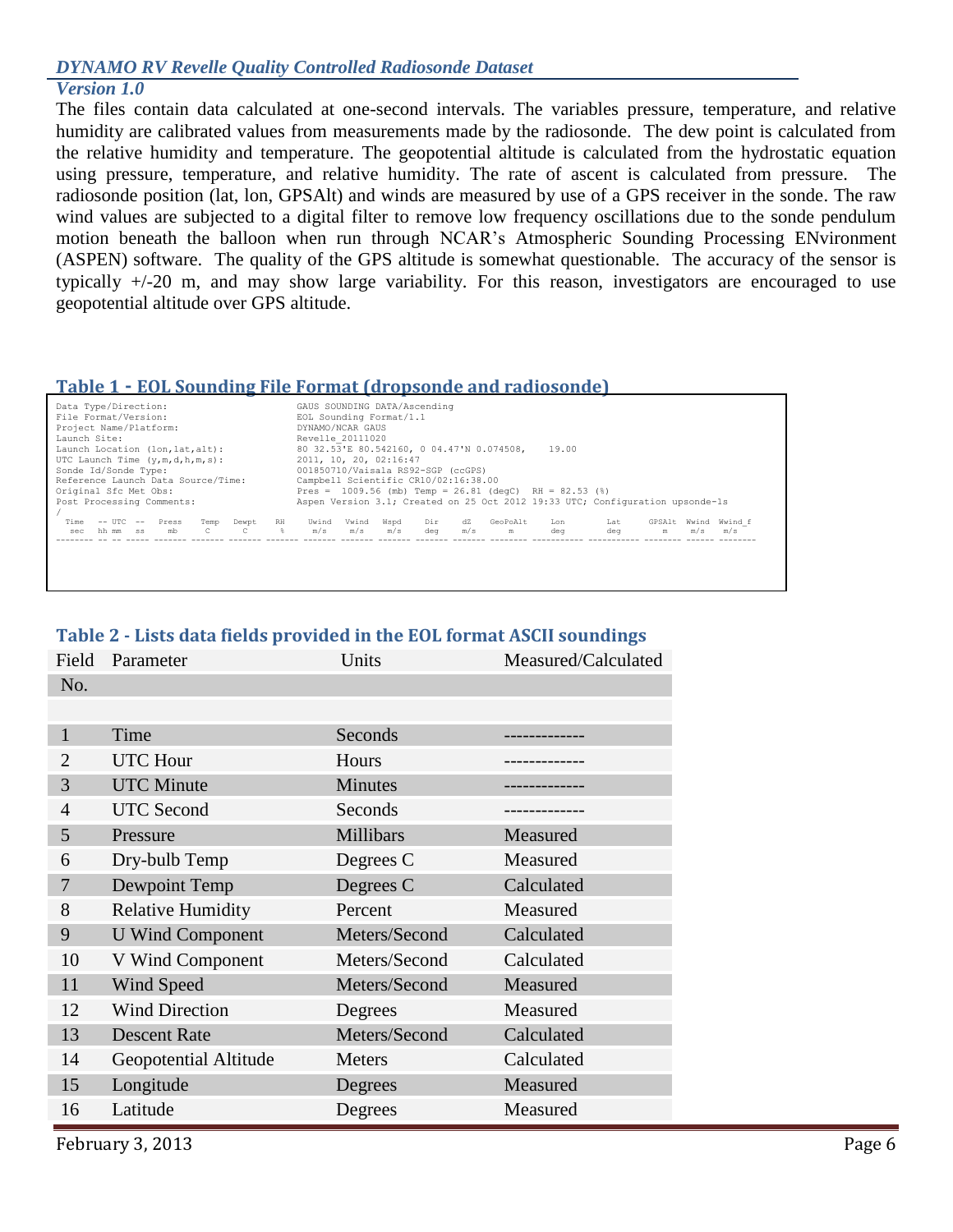# <span id="page-6-0"></span>**III. Data Quality Control Process**

- **1.** Profiles of raw temperature, relative humidity, wind speed and ascent rate versus pressure are first examined to determine if there are problematic sounding files which could be a result of malfunctioning of the launch detect, sounding system lock-up (a result of weakening of the sonde signal in flight), sensor failure, sensor offsets or biases, and slow radiosonde ascent rates. Corrections are made where possible to address these specific problems.
- **2.** All of the soundings were adjusted to a consistent surface height. When set to mobile mode, the sounding system depends on the GPS sensor to capture accurate surface heights. During post-processing, those heights are converted to geometric height and used with latitude to compute surface geopotential height. The Revelle soundings were found to have inconsistent GPS measurements with large variability, and a disparity in sensor location heights between the radiosonde and an independent surface met sensor, used as reference to evaluate radiosonde data quality, was problematic as well. To correct this, the surface geometric heights were set to 19 meters above mean sea level (MSL); the height at which the surface met sensor was located, and the radiosonde data was interpolated to that height. The interpolated pressure (Fig 3), temperature and RH values were then entered into the last available prelaunch sounding data lines and used in the pressure correction described in step 3. After the initial release of the quality controlled data it was decided, collectively by the PI's, that in order to address ship surface induced heating on both the sonde and surfacemet measurements, that surface met measurements of T and RH should be replaced with sounding data interpolated to the height of the surface met station (19 meters). Dew point temperatures at this height, using the new T/RH values, were recomputed. The original surface met measurements have been added to the header of the sounding data files.
- **3.** A pressure ground check (GC) correction is applied to the entire profile for each sounding. The surface pressure measured by an independent surface sensor is used as a reference for the correction. The corrected pressure  $P = P^{RS} * P_0^{REF} / P_0^{RS}$ , where  $P^{RS}$  is the pressure measured by radiosonde,  $P_0^{REF}$  is the ground check pressure as indicated by the reference sensor, and  $P_0^{RS}$  is the ground check pressure as indicated by the radiosonde on the ground.
- **4.** All soundings are then subjected to a radiation correction, applied to the temperature measurements, that takes into account the solar angle at time of launch and removes solar heating that could skew the temperature measurements.
- **5.** A daytime radiation dry bias correction is applied to soundings collected during daytime . The correction is adopted from Wang et al. (2012) and is a function of pressure, temperature, humidity and the solar elevation angle. *Wang, J., L. Zhang, A. Dai, F. Immler, M. Sommer and H. Voemel, 2012: Radiation dry bias correction of Vaisala RS92 humidity data and its impacts on historical radiosonde data. J. Atmos. Oceanic Technol.,accepted.*
- **6.** Scatter plots of the raw data are created to check differences in pressure, temperature and RH between the surface met and the last available surface radiosonde measurement before launch to find systematic biases in the radiosonde data.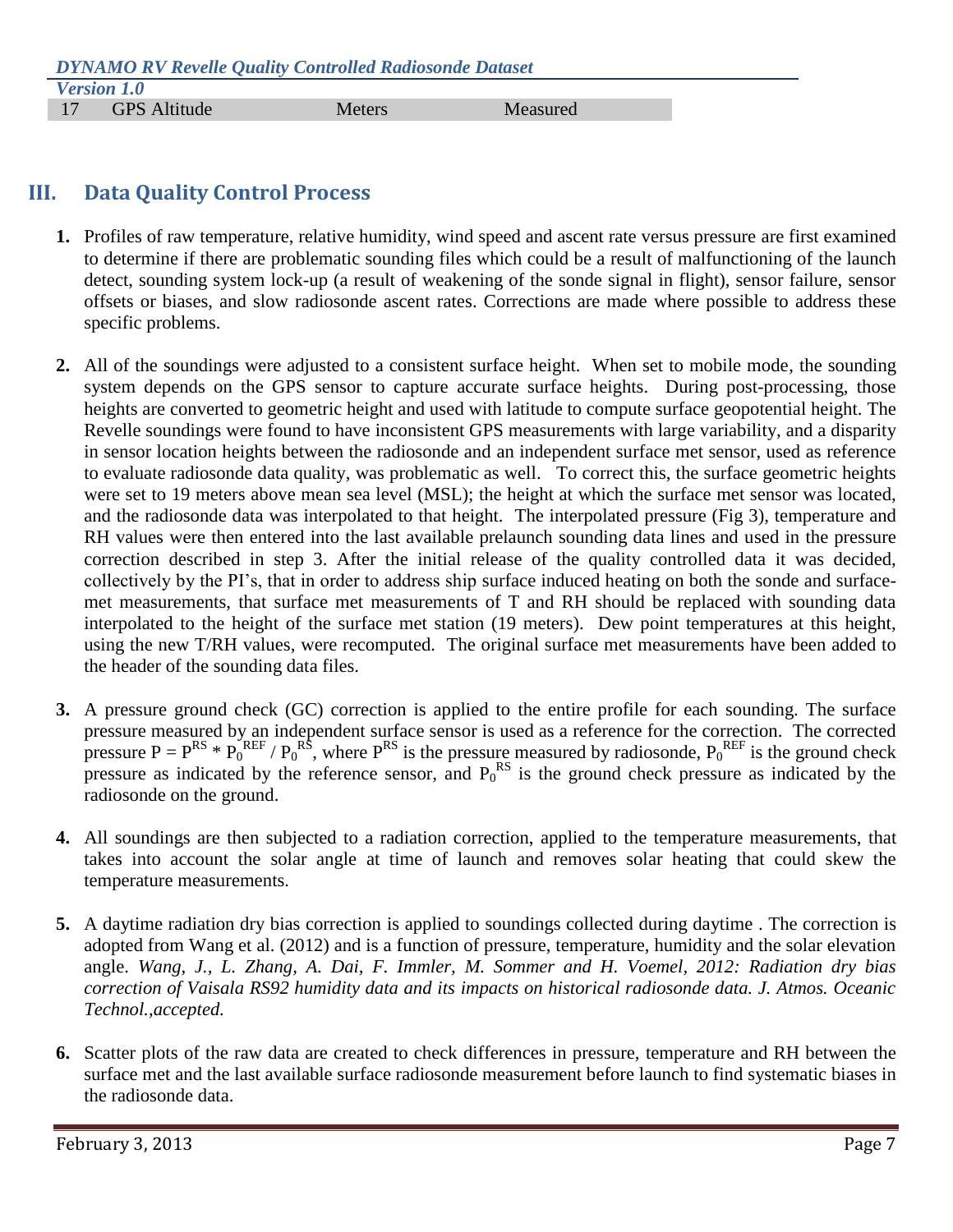- **7.** The raw soundings are processed through ASPEN, which analyzes the data, performs smoothing, and removes suspect data points.
- **8.** Profiles of quality controlled temperature, RH, wind speed and wind direction versus geopotential altitude are examined. These enable us to visually evaluate the final data product for outliers, or any other obvious problems that may have previously gone undetected.

# <span id="page-7-0"></span>**IV. Special Problems to Note (Important Information for Users)**

Performing the quality control procedures outlined above allows us to identify and, in many cases, resolve issues that could potentially impact research performed using these data sets.

The following issues were found, and where necessary, corrections were applied:

1. Six sounding files listed below were classified as "slow-ascent soundings" and may have problematic RH profiles that contain artificial "dry spikes" that can be attributed either to under-filling of the balloon with helium or icing of the balloon. Artificial dry spikes occur most often in moist environments when the hygrometers are not sufficiently ventilated due to slow ascent rates (below 3 m/s). In these cases, the RH sensors are unable to reach equilibrium with the environment before turning back on (after heating). Four of the files were corrected by applying additional filtering to layers where the obvious spikes occurred (Fig 4). All of these soundings were processed through ASPEN with slightly more restrictive quality control parameters applied than those typically used for radiosondes. Fig. 4 shows that such adjustment successfully removed the dry spikes. Despite these additional measures, we want to caution data users that the RH data may still contain errors and may not accurately reflect true environmental conditions.

| <b>Slow Ascent Soundings</b> |                  |
|------------------------------|------------------|
| D20111017 171509             | D20111029 081500 |
| D20111022 171501             | D20111112 021327 |
| D20111027 171926             | D20111201_170629 |

2. Eleven of the radiosondes encountered either vertical downdrafts or balloon icing that caused descent of the balloon package for a period of time during flight. These files were processed through ASPEN with slightly more restrictive quality control parameters applied than those typically used for radiosondes. The additional filtering (performed using ASPEN) removes excessive noise that may be present in the pressure, temperature and RH. **One important thing to note; because ASPEN can only handle monotonically changing pressure, it removes any portion of the file where the radiosonde experiences increasing changes in pressures. As a result, data acquired during descent are set to missing.**

| <b>Downdraft/Iced Soundings</b> |                      |  |
|---------------------------------|----------------------|--|
| D20111015_201909 P.1            | D20111028 021535 P.1 |  |
| D20111027 141503 P.1            | D20111117 171302_P.1 |  |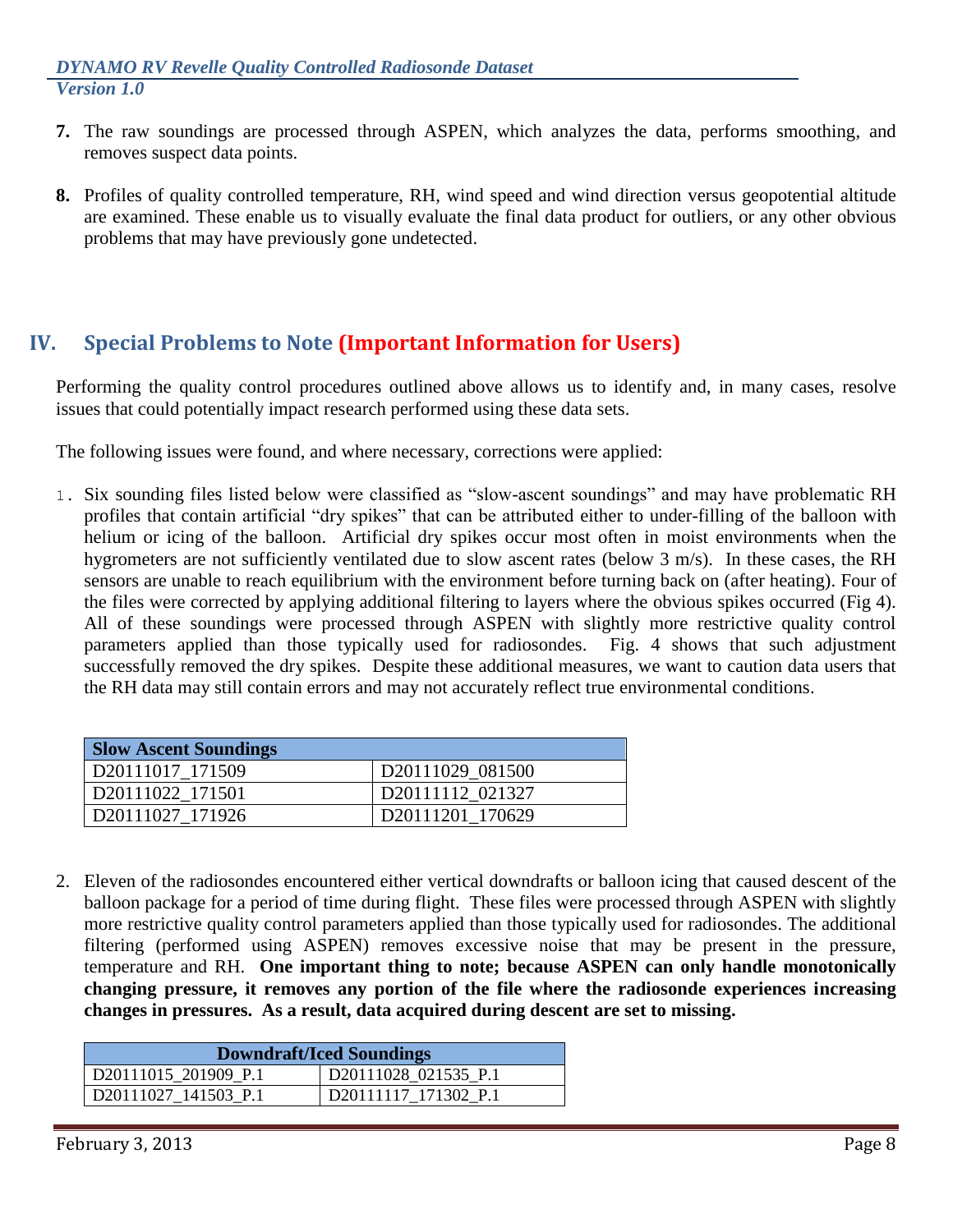#### *DYNAMO RV Revelle Quality Controlled Radiosonde Dataset Version 1.0*

| rsion 1.0            |                                  |
|----------------------|----------------------------------|
| D20111109 234432 P.1 | D20111122 051026 P.1             |
| D20111119 021228 P.1 | D20111124 232132 P.1             |
| D20111124 110817 P.1 | D <sub>20111220</sub> 052936 P.1 |
| D20111125 111018 P.1 |                                  |

3. The soundings listed below experienced errors with the automatic launch detect. Early launch detect files are shown in the first table and are most often caused by a small, yet abrupt decrease in pressure (listed in normal font). The remaining early launch detect soundings (listed in bold font) experienced very large, abrupt increases/offsets in pressure that incorrectly triggered the launch detect. The cause of the pressure changes is still under investigation. All early launch detect soundings have been corrected to reflect the actual time of launch at time of release.

Late launch detect filenames are provided in the second table shown below. Late launch detects occur most often when the sonde is not able to collect a sufficient amount of surface data prior to launch (also known as "rushed launches"), or the operator fails to complete all steps of the sounding system software before launch. The result is a delay in the launch detect mechanism, which relies on change in pressure to determine when the balloon release occurs. **Eleven files, indicated with an asterisk, are soundings that lost near surface data which was unable to be recovered**. **The filenames and launch times indicated in those files reflect the time when recording of the data began, and not the actual time of release. Additionally, because of the absence of prelaunch radiosonde data, these files did not receive the ground check pressure correction.**

| <b>Early Launch Detects</b> |                             |  |
|-----------------------------|-----------------------------|--|
| <b>Original Filename</b>    | <b>New Filename</b>         |  |
| D20110912_231753            | D20110912 232056            |  |
| D20111003 052509            | D20111003_052956            |  |
| D20111021_051641            | D20111021_051642            |  |
| D20111021 081502            | D20111021 081503            |  |
| D20111110 234300            | D20111110 234301            |  |
| D20111118 231014            | D20111118_231416            |  |
| D20111122 110423            | D20111122 110929            |  |
| D20111123_110331            | D20111123_110856            |  |
| D20111127 080350            | D20111127_080902            |  |
| D20110830 232300            | D20110830 232544            |  |
| D20110902 131928            | D20110902 132105            |  |
| D20110903 111503            | D20110903 111809            |  |
| D20110904 111710            | D20110904 111907            |  |
| D20110904 231554            | D20110904 231701            |  |
| D20110909 231417            | D20110909 231530            |  |
| D20110919 231449            | D20110919 231612            |  |
| D20110920 231610            | D20110920 231725            |  |
| D20111010_021358            | D20111010 021908            |  |
| D20111018 110317            | D20111018 111500            |  |
| D20111115_021140            | D20111115 021223            |  |
| <b>Late Launch Detects</b>  |                             |  |
| <b>Original Filename</b>    | <b>New Filename</b>         |  |
| D20111004_005207            | D20111003_232026* (117 mb)  |  |
| D20111027_021715            | No rename required* (63 mb) |  |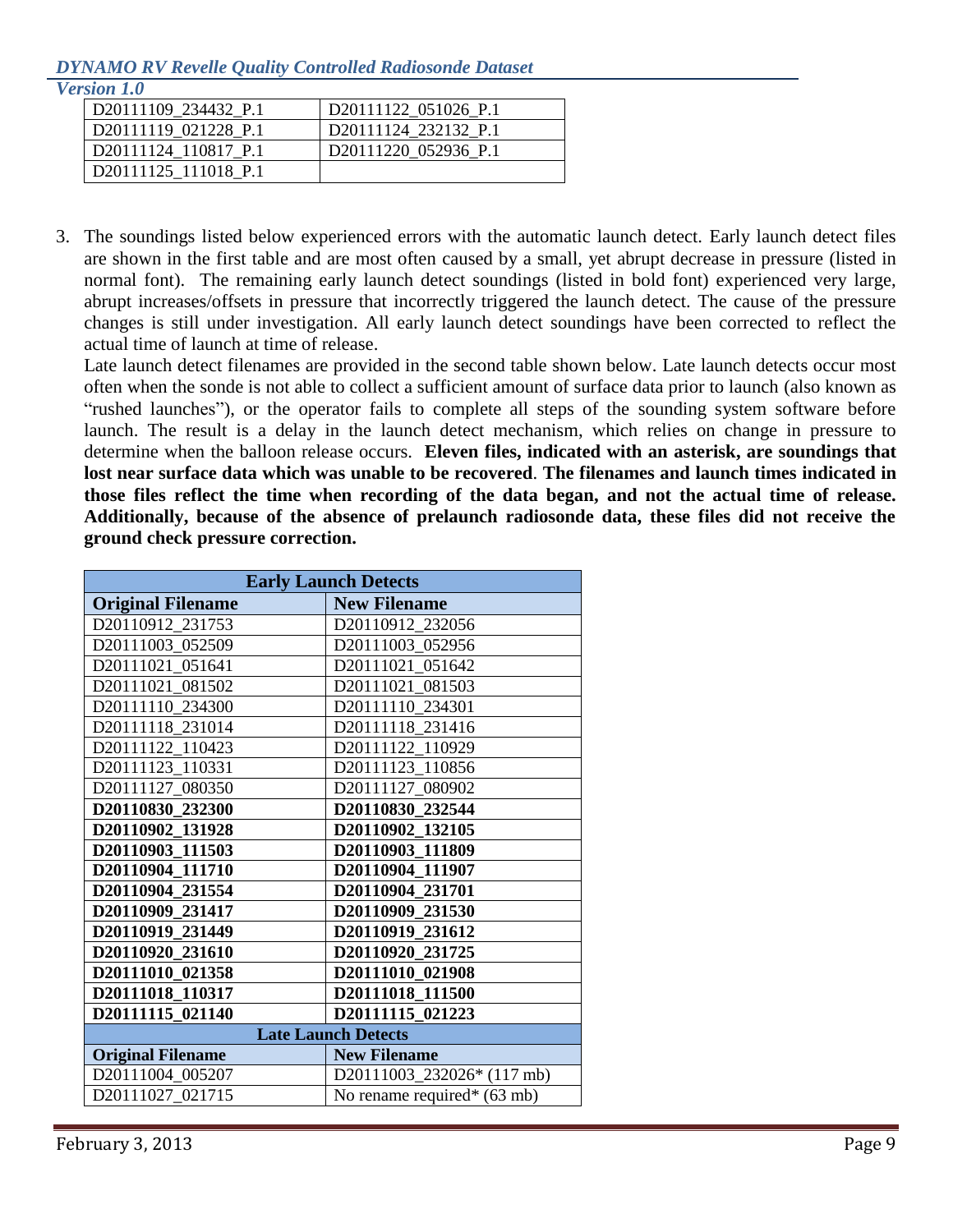### *DYNAMO RV Revelle Quality Controlled Radiosonde Dataset*

| <b>version 1.0</b> |  |
|--------------------|--|
|                    |  |

| D20111110 202335 | D20111110 201328               |
|------------------|--------------------------------|
| D20111112_050908 | D20111112_050905               |
| D20111113_185524 | D20111113_175109* (127 mb)     |
| D20111113_204609 | D20111113_202401* (85 mb)      |
| D20111114 000049 | D20111113_232423* (66 mb)      |
| D20111114 051225 | also a sounding system lockup* |
| D20111118_192705 | D20111118_173459* (64 mb)      |
| D20111122_021832 | D20111122_021826               |
| D20111123_112507 | D20111123_110331               |
| D20111124_001806 | D20111123_231038* (46 mb)      |
| D20111130 231445 | No rename required* (150 mb)   |
| D20111216_123342 | D20111216_114347* (72 mb)      |
| D20120112_000107 | D20120111_233100* (61 mb)      |
| D20111112_020742 | D20111112_021327               |
|                  |                                |

\*indicates soundings with incorrect launch times because actual time of launch could not be determined. The number in parentheses, following the filename indicates the number of millibars of near surface data lost. Files also contained no prelaunch radiosonde data, and therefore could not receive the ground check pressure correction.

- 4. One file, D20110916\_112109, contained no surface met data and therefore could not receive the ground check pressure correction.
- 5. Two files contained data from the same sonde. File D20111122\_221306\_P.1 was actually launched on 11/23/2011 at 172808 UTC. The sonde signal weakened and then was lost. The system was restarted and the signal was reacquired some time later, with the data being stored in a separate sounding file, D20111123 183242 P.1. The two files were concatenated into one and renamed D20111123 172808.
- 6. The following sounding files needed repair because they experienced sounding system lock-up caused by weakening or loss of the radiosonde signal. The original sounding files were not saved in the correct format or to the correct file names. They contained no LAU (launch) or A00 (surface met) data lines, and were missing the standard 19 line tail at the end of the raw data file; all things necessary in order for ASPEN to run properly. Data before the lock-up was preserved, however anything measured by the radiosonde after the lock-up was lost. Filenames for these soundings were changed to reflect the actual launch time, determined by pressure change and GPS dz/dt, and surface met data collected just prior to launch was retrieved and entered into the sounding files.

| <b>New Filenames with Corrected Launch Times</b> |                  |  |
|--------------------------------------------------|------------------|--|
| D20110901_111741                                 | D20110905_231702 |  |
| D20111013_023557                                 | D20111013_171512 |  |
| D20111110_021444                                 | D20111110 111310 |  |
| D20111114 051225                                 | D20111117 231448 |  |
| D20111128 080739                                 | D20111218 113342 |  |
| D20111224 060520                                 | D20111226 114102 |  |

7. Seven soundings were characterized with excessive noise in the pressure, temperature and RH data. One of those, indicated with an asterisk was also a downdraft sounding. There appears to be no systematic cause for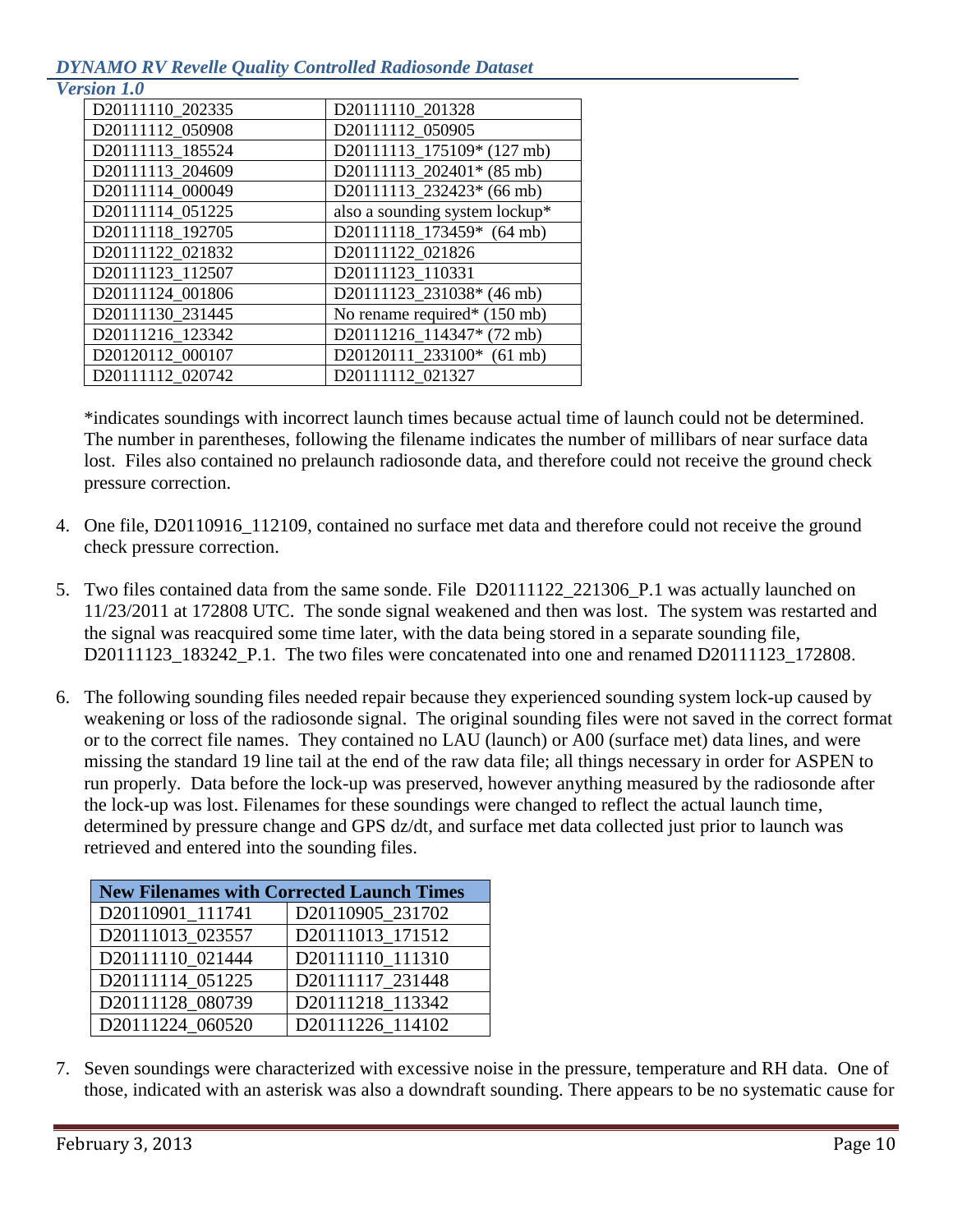### *Version 1.0*

the noisy data, however in order to minimize it, these files were processed through ASPEN with slightly more restrictive quality control parameters applied than those typically used for radiosondes.

| <b>Sounding with Excessive Noise</b> |  |  |
|--------------------------------------|--|--|
| (PTU)                                |  |  |
| D20111005 141931*                    |  |  |
| D20111017_141811                     |  |  |
| D20111015_201909                     |  |  |
| D20111024_171643                     |  |  |
| D20111028 051551                     |  |  |
| D20111110_234301                     |  |  |
| D20111113 175109                     |  |  |

\* Sounding also had period of time where the balloon descended, also referred to as a downdraft sounding.

8. Thirty three files were corrected for a small increasing spike in temperature, which is suspected to be caused by the radiosonde traveling through the ships smoke plume. These values were corrected by setting the artificially heated measurements to missing. This typically occurred 5-10 seconds into the flight and was measured for approximately 1-3 seconds. The profiles were characterized by a sharp and narrow spike in temperature of approximately 1-2 degrees C (Fig 5). The obvious spikes detected were removed during quality control of the data. These files are listed below.

As a cautionary note, the Revelle was stationary for many launches and likely generated a significant heat plume from the intense tropical solar radiation, particularly in light winds. Users should be aware that there may other soundings where the radiosonde passed through this heat plume and experienced warming and drying.

| <b>Sounding Corrected for Artificial Ship Plume Heating</b> |                  |                  |  |  |
|-------------------------------------------------------------|------------------|------------------|--|--|
| D20110904 111907                                            | D20111028_171652 | D20111122_172824 |  |  |
| D20110917 111800                                            | D20111030_021746 | D20111126 173259 |  |  |
| D20111013 051824                                            | D20111030_051622 | D20111126 231045 |  |  |
| D20111013_111508                                            | D20111109_201634 | D20111129 231641 |  |  |
| D20111013 141744                                            | D20111109 234432 | D20111206_171723 |  |  |
| D20111014 231747                                            | D20111113 050826 | D20111224 083218 |  |  |
| D20111016 051509                                            | D20111113 081047 | D20120130 111918 |  |  |
| D20111016 231712                                            | D20111117 171302 | D20120130 231531 |  |  |
| D20111019_081623                                            | D20111119 050936 | D20120201 111530 |  |  |
| D20111021_021745                                            | D20111119 201044 | D20120203 111441 |  |  |
| D20111028 031407                                            | D20111122 051026 | D20120207 111525 |  |  |

9. Twenty nine files, listed below, contained incorrect surface wind measurements in excess of 40 m/s. For these files, surface wind speed and wind direction (indicated in the line with a time stamp of -1.0 s) were replaced, where available, with quality controlled values measured by the radiosonde at the height closest to (but below) the height of the surface met sensor (19m). The heights, from which the winds were obtained, are noted in the header. Where radiosonde data were not available, surface wind speed and direction were set to missing values.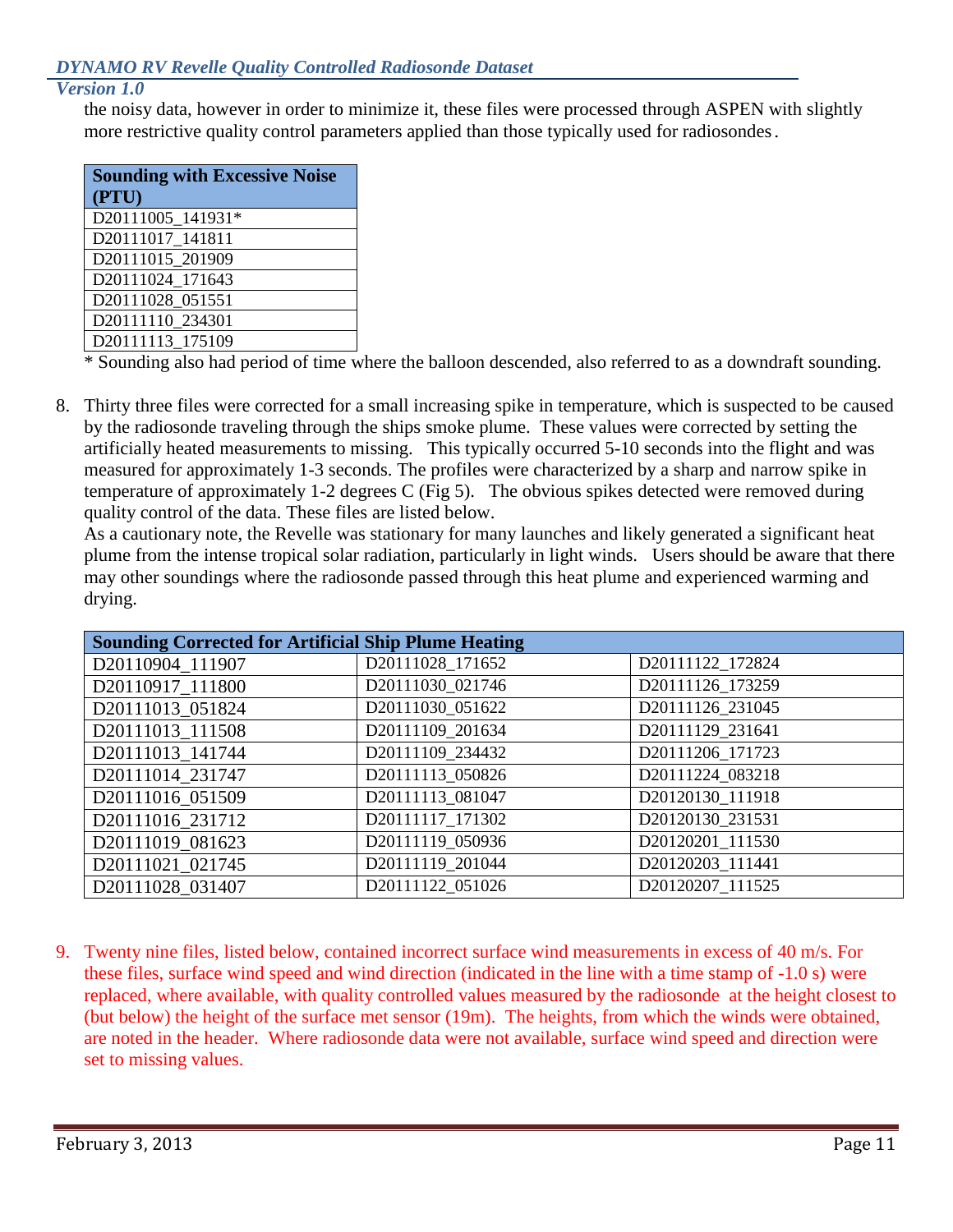| <b>Soundings Corrected for Errors in Surface Met Wind Measurements</b> |                  |                  |  |
|------------------------------------------------------------------------|------------------|------------------|--|
| D20111219_054800                                                       | D20111229_053344 | D20111230_203220 |  |
| D20111220_052936                                                       | D20111229 112441 | D20111230 233351 |  |
| D20111222 113237                                                       | D20111229 172925 | D20111231 053006 |  |
| D20111223_052911                                                       | D20111229 233712 | D20111231 112806 |  |
| D20111225_112824                                                       | D20111230 023357 | D20111231 173114 |  |
| D20111225 173620                                                       | D20111230 053016 | D20111231 233854 |  |
| D20111225_233804                                                       | D20111230 083057 | D20120101 054020 |  |
| D20111226_053147                                                       | D20111230_112723 | D20120101 112454 |  |
| D20111228 053139                                                       | D20111230 142816 | D20120102 052942 |  |
| D20111228 112739                                                       | D20111230 172814 |                  |  |

10. Three soundings were found to have bad temperature sensors which resulted in a bias of the temperature measurements, compared with other radiosondes launched three hours before and after the soundings. D20111001\_231251 contains a cold bias of ~5 degC below 825 mb, D20111109\_111146 contains a cold bias of ~5 degC, and D20111126\_201706 exhibits a warm bias of ~5 degC. The suspicious temperature data have not been corrected, and have not been set to missing values. These data should be used with caution.





Figure 3. Plot shows surface pressure measured by the surface met station in blue, and pressure of the radiosondes after having been interpolated to the height of the surface met station (19m). The interpolation was performed to address a disparity in sensor location heights. The ~1.5 mb difference between the two lines is consistent with differences seen between radiosondes and surface met at Diego Garcia, and results from a bias found in the Vaisala RS-92 radiosondes. This pressure bias is corrected for when the pressure ground check correction is applied.